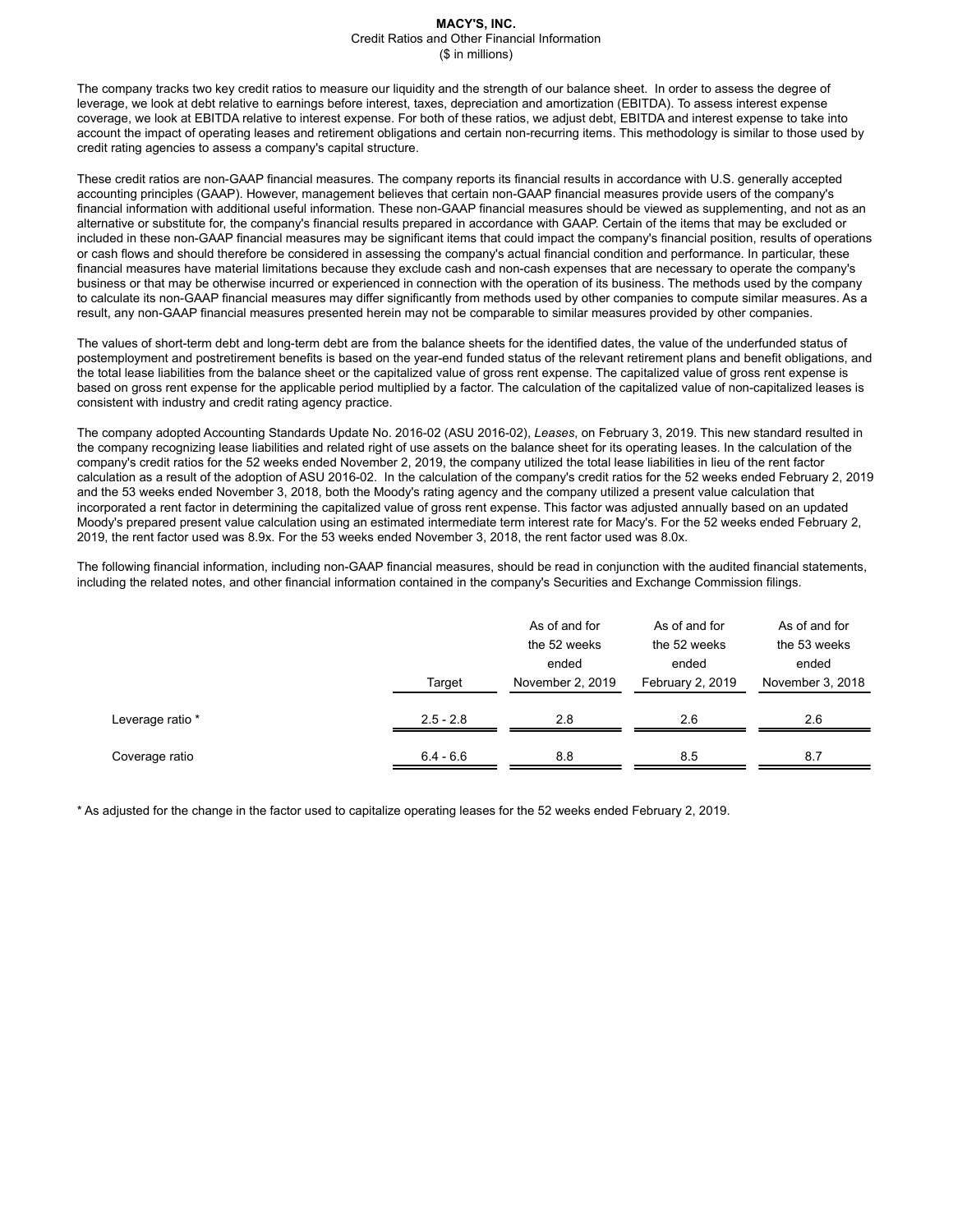# **MACY'S, INC.**

Credit Ratios and Other Financial Information

(\$ in millions)

#### **Adjusted EBITDA, excluding rent expense and benefit plan income, net**

As computed below, Adjusted EBITDA, excluding rent expense and benefit plan income, net represents earnings before interest, taxes and depreciation and amortization, adjusted to exclude the effects of restructuring, impairment, store closing and other costs, settlement charges, gross rent expense, and the excess of the net periodic benefit costs of the company's postemployment and postretirement benefit obligations over the related service cost components of such benefit costs. This methodology is similar to those used by credit rating agencies to assess a company's capital structure. Management believes that Adjusted EBITDA, excluding rent expense and benefit plan income, net is a useful measure in evaluating the company's ability to generate cash flow from its operations.

|                                                                                                                            | As of and for<br>the 52 weeks<br>ended |                  | As of and for<br>the 52 weeks<br>ended |                  | As of and for<br>the 53 weeks<br>ended |                  |
|----------------------------------------------------------------------------------------------------------------------------|----------------------------------------|------------------|----------------------------------------|------------------|----------------------------------------|------------------|
|                                                                                                                            |                                        | November 2, 2019 |                                        | February 2, 2019 |                                        | November 3, 2018 |
| Most Comparable GAAP Measure:                                                                                              |                                        |                  |                                        |                  |                                        |                  |
| Net income                                                                                                                 | S                                      | 964              | S                                      | 1,098            | S                                      | 1,700            |
| Non-GAAP Measure:                                                                                                          |                                        |                  |                                        |                  |                                        |                  |
| Net income                                                                                                                 | \$                                     | 964              | \$                                     | 1,098            | \$                                     | 1,700            |
| Add back interest expense                                                                                                  |                                        | 215              |                                        | 261              |                                        | 281              |
| Add back (deduct) losses (gains) on early retirement of debt                                                               |                                        | 28               |                                        | 33               |                                        | (6)              |
| Deduct interest income                                                                                                     |                                        | (24)             |                                        | (25)             |                                        | (21)             |
| Add back (deduct) federal, state and local income tax expense (benefit)                                                    |                                        | 281              |                                        | 322              |                                        | (79)             |
| Add back restructuring, impairment, store closing and other costs                                                          |                                        | 113              |                                        | 136              |                                        | 191              |
| Add back settlement charges                                                                                                |                                        | 27               |                                        | 88               |                                        | 105              |
| Add back depreciation and amortization                                                                                     |                                        | 969              |                                        | 962              |                                        | 968              |
| Add back gross rent expense (Note 1)                                                                                       |                                        | 343              |                                        | 337              |                                        | 340              |
| Deduct net periodic benefit costs of the postemployment and<br>postretirement benefit obligations in excess of the service |                                        |                  |                                        |                  |                                        |                  |
| cost components (Note 2)                                                                                                   |                                        | (32)             |                                        | (39)             |                                        | (45)             |
| Adjusted EBITDA, excluding rent expense and benefit plan income, net                                                       | \$                                     | 2,884            |                                        | 3,173            |                                        | 3,434            |

#### Note 1

The add back of gross rent expense in calculating Adjusted EBITDA, excluding rent expense and benefit plan income, net treats the company's periodic rent expense under the relevant lease agreements in a manner consistent with the company's owned properties.

| Real estate       |     | 328 |    |     |
|-------------------|-----|-----|----|-----|
| Personal property |     |     |    |     |
|                   | 343 | 337 | ۰D | 340 |

## Note 2

The add back of the excess net periodic benefit cost of the company's postemployment and postretirement benefit obligations over the service cost component of such benefit costs in calculating Adjusted EBITDA, excluding rent expense and benefit plan income, net recognizes the fact that the service cost components of the net periodic benefit costs are primarily operating type costs and should be included in Adjusted EBITDA, while all other components of the net periodic benefit costs are primarily financing type costs and should be excluded from Adjusted EBITDA. Net periodic benefit costs include, where applicable, service cost, interest cost, expected return on assets, amortization of net actuarial gains and losses and the amortization of prior service costs or credits.

| S | (56)<br>\$ | (64)<br>\$ | (70) |
|---|------------|------------|------|
|   | 31         | 31         | 32   |
|   | (2)        | (1)        | (1)  |
|   |            |            |      |
|   | (5)        | (5)        | (6)  |
|   |            |            |      |
|   |            |            |      |
|   | (32)       | (39)       | (45) |
|   |            |            |      |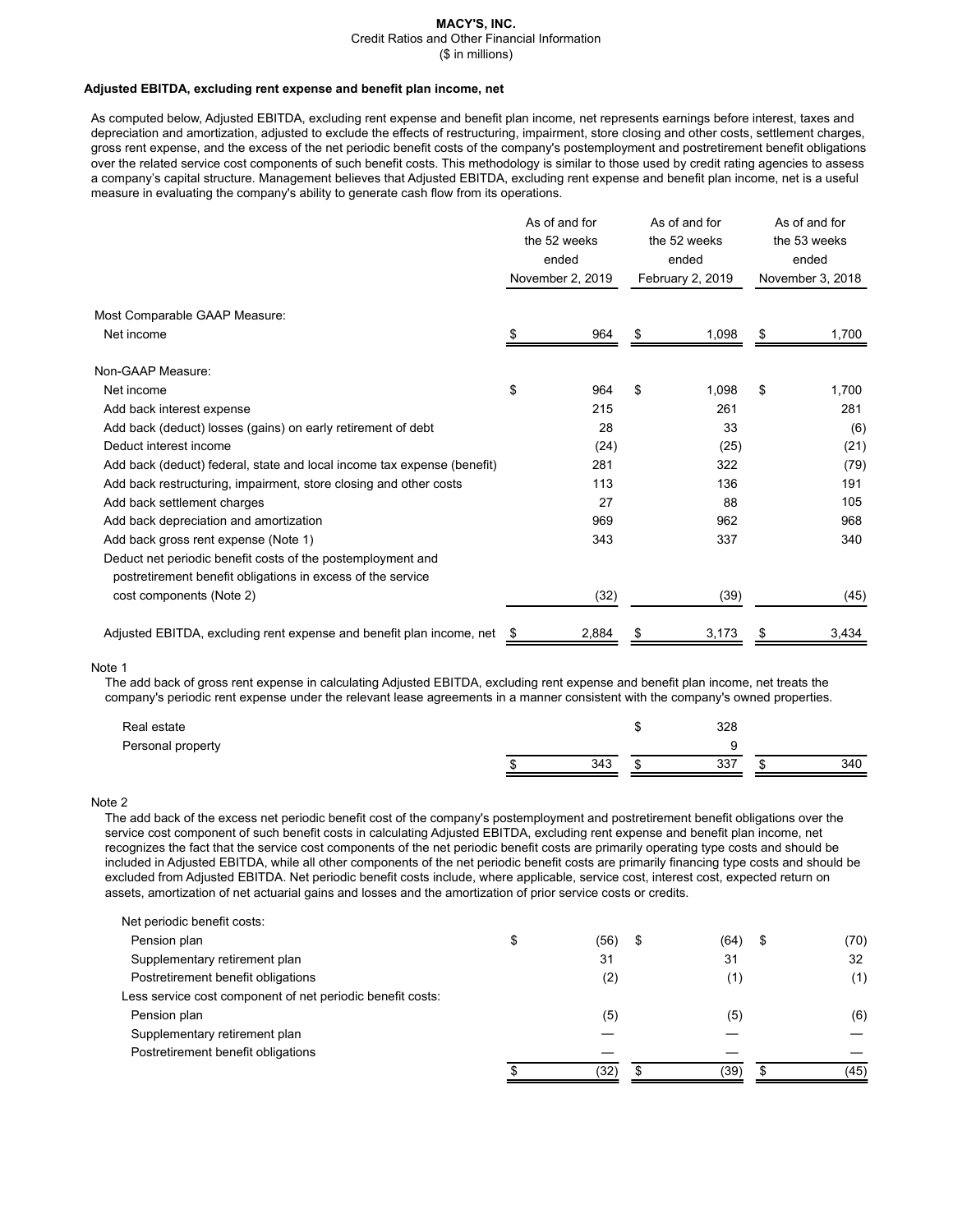#### **MACY'S, INC.** Credit Ratios and Other Financial Information (\$ in millions)

#### **Leverage ratio**

The leverage ratio, as computed below, is defined as Adjusted debt divided by Adjusted EBITDA, excluding rent expense and benefit plan income, net. As computed below, Adjusted debt represents the company's short-term and long-term debt, adjusted to include (exclude) certain items as identified below. As computed above, Adjusted EBITDA, excluding rent expense and benefit plan income, net represents earnings before interest, taxes and depreciation and amortization, adjusted to exclude the effects of restructuring, impairment, store closing and other costs, settlement charges, gross rent expense, and the excess of the net periodic benefit costs of the company's postemployment and postretirement benefit obligations over the related service cost components of such benefit costs. These methodologies are similar to those used by credit rating agencies to assess a company's capital structure. Management believes that the leverage ratio is a useful measure in evaluating the company's ability to cover its debt-like obligations.

|                                                                      | As of and for<br>the 52 weeks<br>ended<br>November 2, 2019 |       | As of and for<br>the 52 weeks<br>ended<br>February 2, 2019 |       | As of and for<br>the 53 weeks<br>ended<br>November 3, 2018 |       |
|----------------------------------------------------------------------|------------------------------------------------------------|-------|------------------------------------------------------------|-------|------------------------------------------------------------|-------|
| Most comparable GAAP Ratio:                                          |                                                            |       |                                                            |       |                                                            |       |
| Short-term debt                                                      | \$                                                         | 6     | \$                                                         | 43    | \$                                                         | 65    |
| Long-term debt                                                       |                                                            | 4,677 |                                                            | 4,708 |                                                            | 5,469 |
| Total debt                                                           | \$                                                         | 4,683 | \$                                                         | 4,751 | \$                                                         | 5,534 |
| Net income                                                           | \$                                                         | 964   | \$                                                         | 1,098 | \$                                                         | 1,700 |
|                                                                      |                                                            | 4.9   |                                                            | 4.3   |                                                            | 3.3   |
| Non-GAAP Ratio:                                                      |                                                            |       |                                                            |       |                                                            |       |
| Short-term debt                                                      | \$                                                         | 6     | \$                                                         | 43    | \$                                                         | 65    |
| Long-term debt                                                       |                                                            | 4,677 |                                                            | 4,708 |                                                            | 5,469 |
| Underfunded status of postemployment and                             |                                                            |       |                                                            |       |                                                            |       |
| postretirement benefits (Note 1)                                     |                                                            | 575   |                                                            | 575   |                                                            | 535   |
| <b>Total lease liabilities</b>                                       |                                                            | 2,732 |                                                            |       |                                                            |       |
| Capitalized value of gross rent expense (Note 2)                     |                                                            |       |                                                            | 2,999 |                                                            | 2,720 |
| Adjusted debt                                                        | \$                                                         | 7,990 | \$                                                         | 8,325 | \$                                                         | 8,789 |
| Adjusted EBITDA, excluding rent expense and benefit plan income, net | \$                                                         | 2,884 | \$                                                         | 3,173 | \$                                                         | 3,434 |
|                                                                      |                                                            | 2.8   |                                                            | 2.6   |                                                            | 2.6   |

Note 1

The inclusion of the underfunded status (the amount by which the projected benefit obligation or accumulated postretirement benefit obligation exceeds the fair value of plan assets) of the company's postemployment and postretirement obligations in Adjusted debt treats the company's net liability under the relevant benefit plans as debt equivalents. The assumed tax benefit of 26% represents the tax deductibility of contributions which impact the funded status of the plans.

| Underfunded (overfunded) status:                        |    |       |      |       |    |       |
|---------------------------------------------------------|----|-------|------|-------|----|-------|
| Pension plan                                            | \$ | (7)   | - \$ | (7)   | \$ | (138) |
| Supplementary retirement plan                           |    | 644   |      | 644   |    | 703   |
| Postretirement benefit obligations                      |    | 137   |      | 137   |    | 156   |
| Less income tax effect of net underfunded status of the |    |       |      |       |    |       |
| pension and supplementary retirement plans and          |    |       |      |       |    |       |
| postretirement benefit obligations                      |    | (199) |      | (199) |    | (186) |
|                                                         | œ  | 575   | \$   | 575   | £. | 535   |
|                                                         |    |       |      |       |    |       |

Note 2

The inclusion of the capitalized value of gross rent expense, as calculated by multiplying the periodic annual reported gross rent expense by a factor of 8.9x for the period ending on February 2, 2019 and 8.0x for the period ending on November 3, 2018.